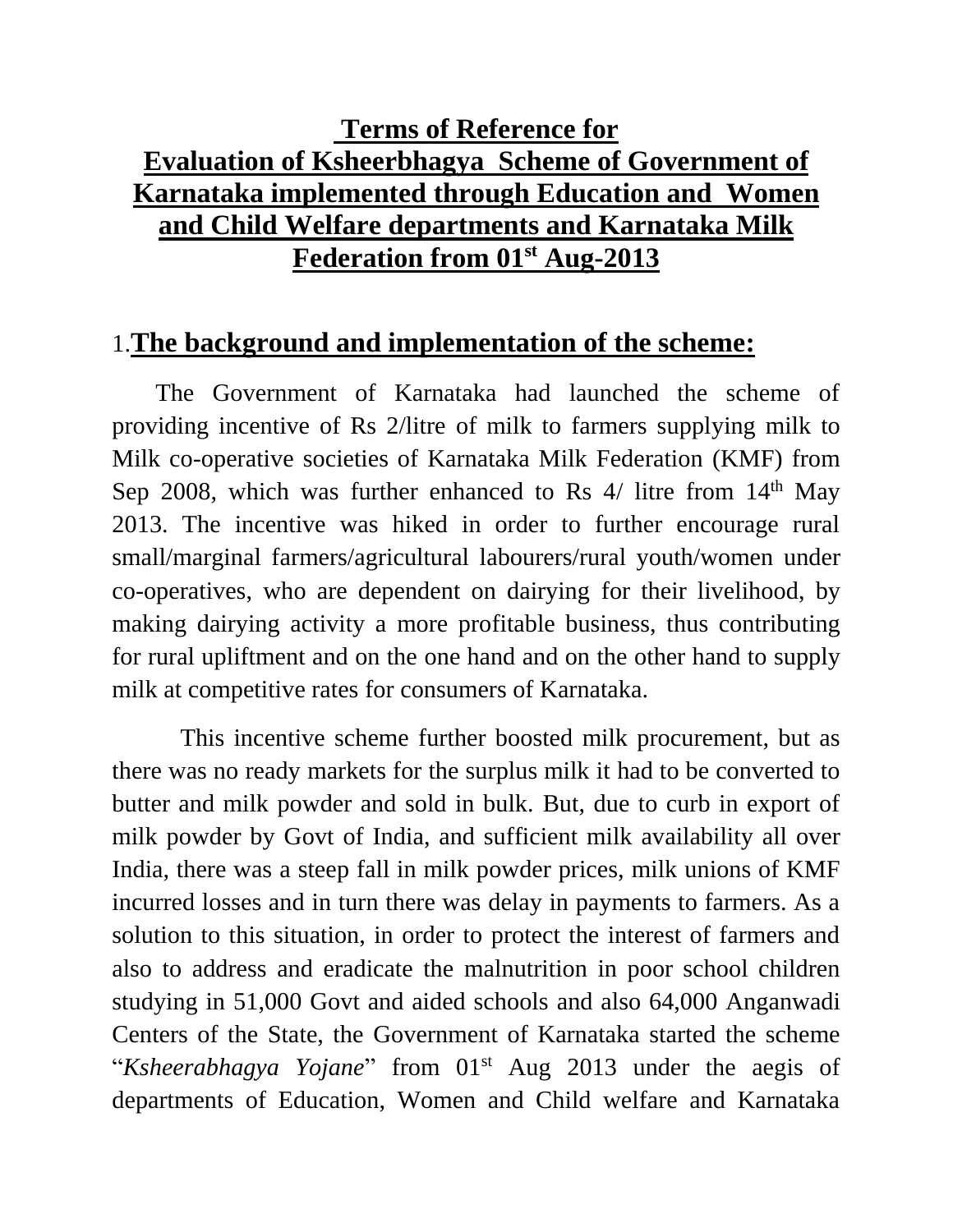Milk Federation. 65 lakh children of class 1 to 10 are provided 150 ml of milk prepared out of 18 gms of un-skimmed milk powder by adding 10 gms of sugar, 3 days in week. 39 lakh Anganwadi children are also provided 150 ml of milk prepared out of 15 gms of skimmed milk powder with 10 gms of sugar, 3 days a week. For children in the age group of 6 months to 3 years, 15 gms of milk powder along with 10 gms of sugar is supplied to the houses of the parents of these children along with Supplementary Nutrition Programme. The indent of requirement of milk powder for schools and Anganwadi centers is sent to the Zilla Panchayaths through Head Masters/BEOs/Taluk Panchayaths for schools, and through CDPOs/Asst. Directors of Women & Child Development Department for Anganwadi Centers. Nodal Officers are appointed at district/taluk and also at block levels. In addition to ED and WCD departments, few NGOs are also involved in the implementation of this scheme. The implementation, process and precautions during implementations and monitoring arrangements are clearly stated in Govt. orders. ED 40 MMS 2012, dated: 27.07.2013 of Education Department and WCD 365 ICS 2013, dated: 13.08.2013 of Women & Child Development Department.

During 2013-14, 9037 metric tonnes of milk powder was supplied to schools and 6416 metric tonnes of skimmed milk powder was supplied to Anganwadi children. The total expenditure incurred was Rs. 361 crores.

# **2. Objectives of the scheme:**

1. Despite introduction of Midday Meals Programme (MNP) in schools and Supplementary Nutrition Programme (SNP) to Anganwadi children, it is reported and recorded that more than 50% of the children have been suffering from malnutrition and anemia in Karnataka. This problem affects the children both physically and mentally and leads to lack of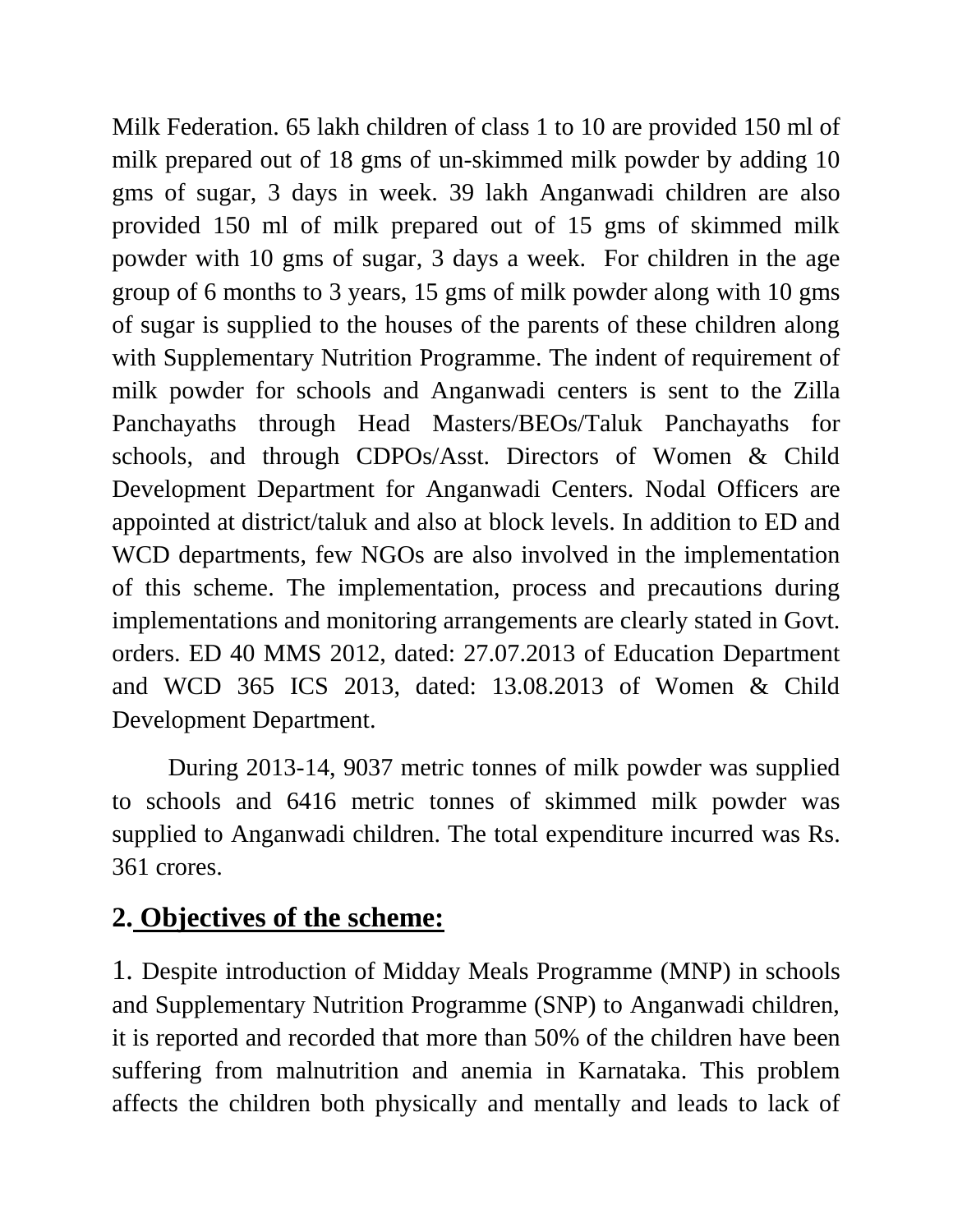attention in class and other school activities. To address the issue, it was felt necessary by government of Karnataka that children have to be fed with well-balanced milk and protein rich food, for the all-round improvement in health of children, for their better in attention in studies, and to improve attendance in schools. `

Hence, it was decided by GOK that all children studying from 1<sup>st</sup> to 10<sup>th</sup> standard in government and government aided schools, and all Anganwadi children from 6 months to 6 yrs in all over Karnataka be given, 3 days in a week on alternate days, 150ml of milk for each child, prepared from Milk Powder w.e.f 01.08.2013.

2. The scheme also envisaged to support and encourage dairying activities in Co-operative sector in the rural areas by making it profitable for small/marginal farmers/agricultural labourers/youth/women by giving remunerative price for the milk produced.

3. It was also expected that the scheme will enable KMF to supply milk at competitive rates for consumers of Karnataka.

## **3. Monitoring of the scheme:**

 As per the guidelines the scheme is to be monitored, reviewed and evaluated at three levels.

The State Level Committee (SLC) is headed by the three departmental heads viz Principal Secretary, Education (Primary and Middle School), Principal Secretary (Women and child welfare) and Principal Secretary (Animal husbandry and Fisheries) and the Managing Director, Karnataka Milk Federation.

At district level by CEO, Zilla Panchayath, KMF union Managing Directors, and Education Officers.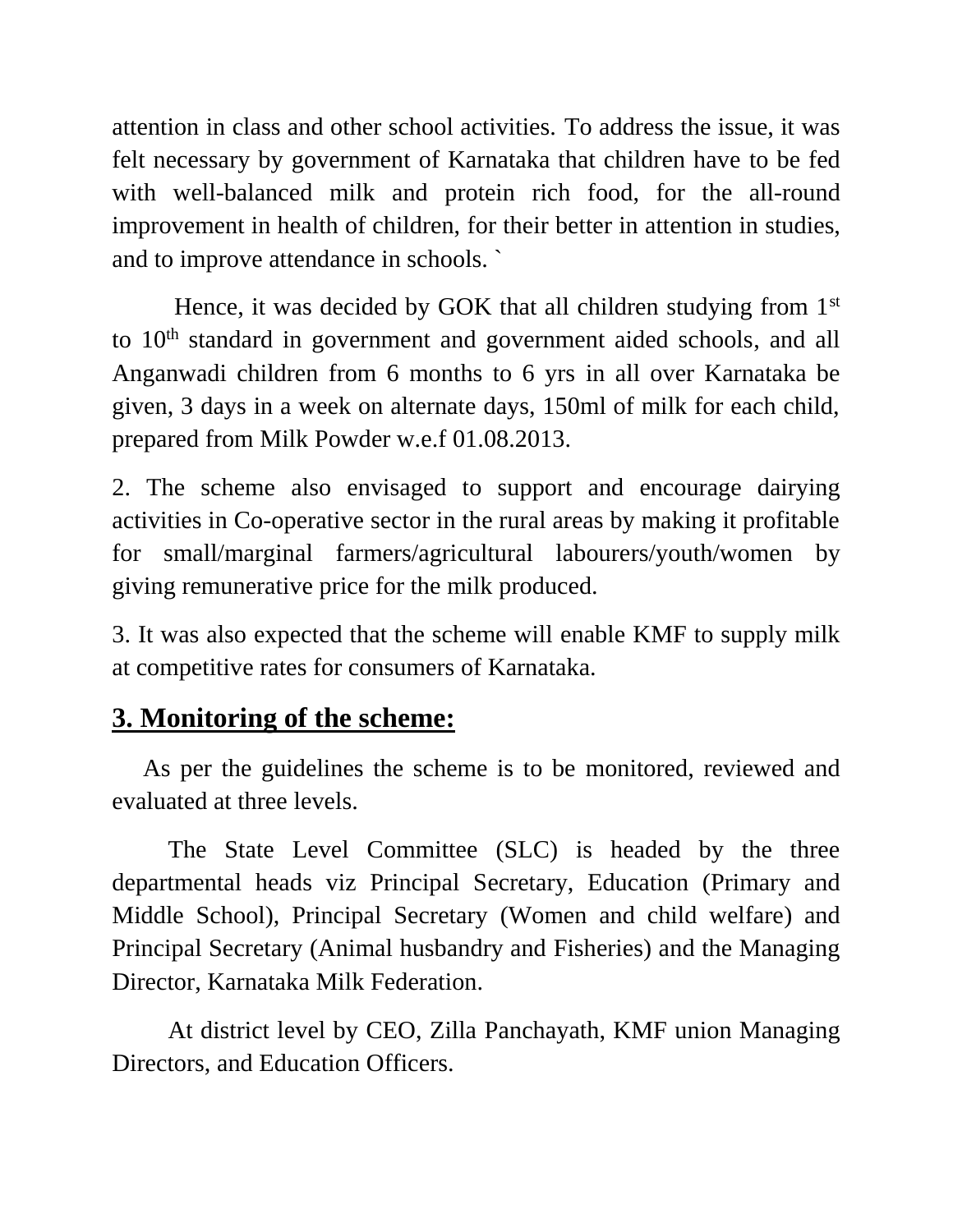At taluka level by Union nodal officer, Akshara Dasoha Assistant Director, Block education officers and CDPO's.

KMF and its Unions, the CDPO's and the BEO office maintain necessary records of the milk powder transactions.

#### **4.The Scope of the scheme:**

All Government and aided schools and Anganwadis in the entire State of Karnataka is under the scope of the scheme.

## **5. Sampling and Evaluation Methodology:**

 The scheme being evaluated is just about 13 months old. Too large a sample size is not considered as appropriate for it may escalate cost incommensurate with the statistical accuracy of findings. More ever, it is an on-going scheme: which means the evaluation is more concurrent than impact assessment type. Since the success of the scheme depends, besides other factors, on the supply chain of milk powder and delivery of milk to children/students, it is logical to expect that the location of the village/Anganwadi/school may have an effect on the implementation of the scheme. Thus, it will be advisable to have a sample of reasonable size, covering urban district headquarters, taluk headquarters and rural areas, including a remote village to study the success of this scheme.

 The sample is to first have a purposive cluster of districts selected, such that two districts are taken from each revenue division, with one being the revenue division headquarter district, and another a district not abutting it. The districts selected are Bangalore urban, Chitradurga, Mysore, Udupi, Belgaum, Haveri, Gulbarga and Koppal. Two Anganwadis and two schools will be selected in each of the district headquarters randomly making the sample related to urban district headquarters. Thereafter, in the taluk headquarters (other than the district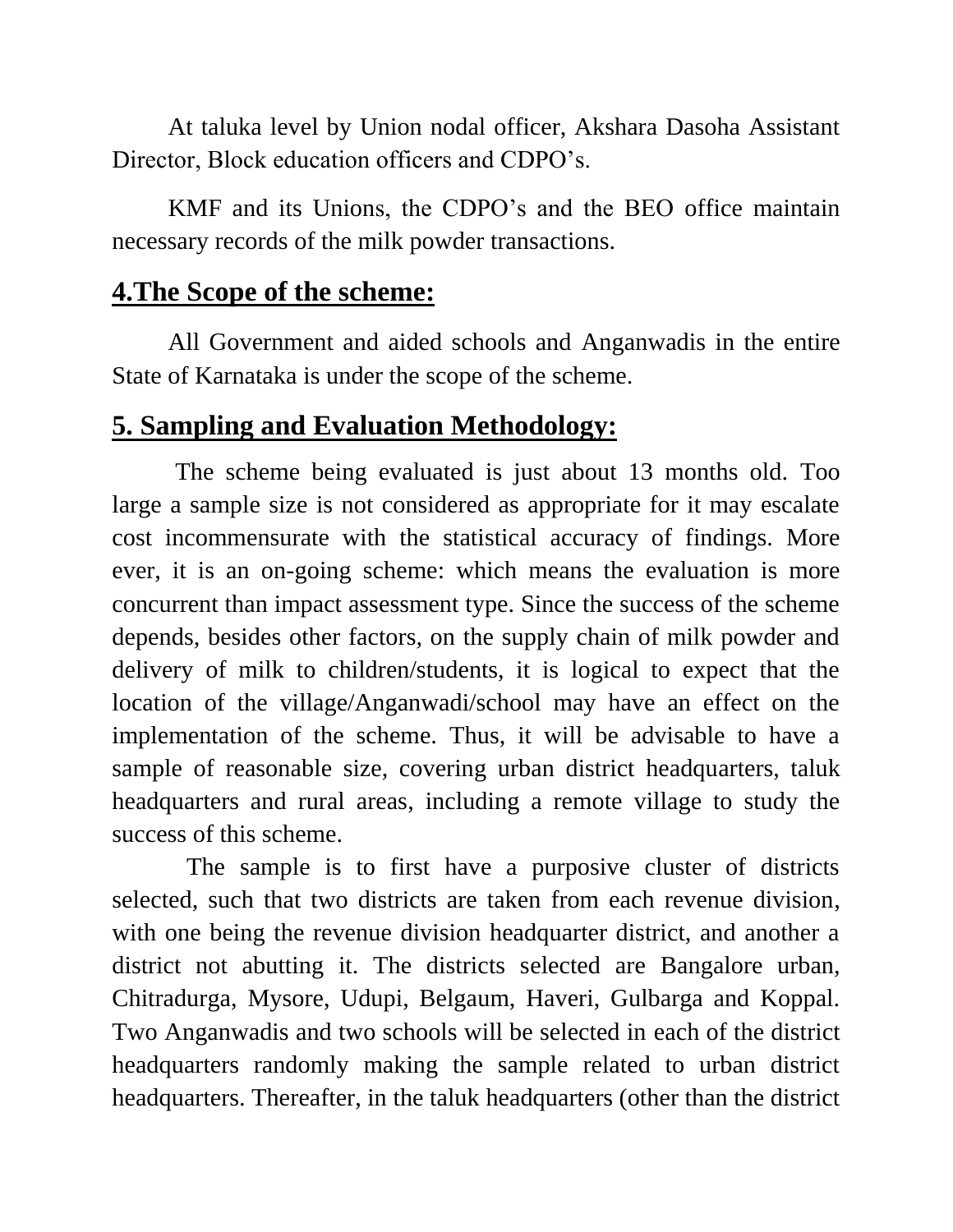taluk) of each of the selected districts a similar sample will be selected. In the taluks selected and sampled as mentioned in the previous sentence, three villages will be selected. Of these two will be selected randomly with the condition that it should have at least one school and one Anganwadi covered by the scheme being evaluated, while the third will be in the hobli farthest from the taluk headquarters. In each of these villages, one school and one Anganwadi will be selected at random (if they are more than one) to complete the sample for rural areas including remote areas. The scheme related to supply of milk to houses of children will be evaluated in the villages and taluks and district headquarters selected.

For evaluating the scheme, Focused Group Discussions (FGDs) are to be held with all the stake holders involved in implementation of the scheme (School/Anganwadi/District/Taluk levels) with representatives of Education, Women & Child Development departments and KMF and also SDMC members. In addition to these, random individual interviews to be held with children and their parents to cross check/correct and validate the responses received in FGDs. For the supply of milk powder to the children in the age group of six months to three years, their parents should be interviewed to verify the quantity and quality of milk powder and sugar supplied, and its frequency and timeliness of delivery by Anganwadi centers. The suggestions of the stake holders to be collected on the loopholes in the process of implementation and suggested improvements if any to be collected and provided in the study. Digital Photographic Evidence (A CD containing all photographs will be necessary and sufficient for this) of all the FGDs and individual interviews held at all levels to be taken and provided along with the draft report to the line department and KEA.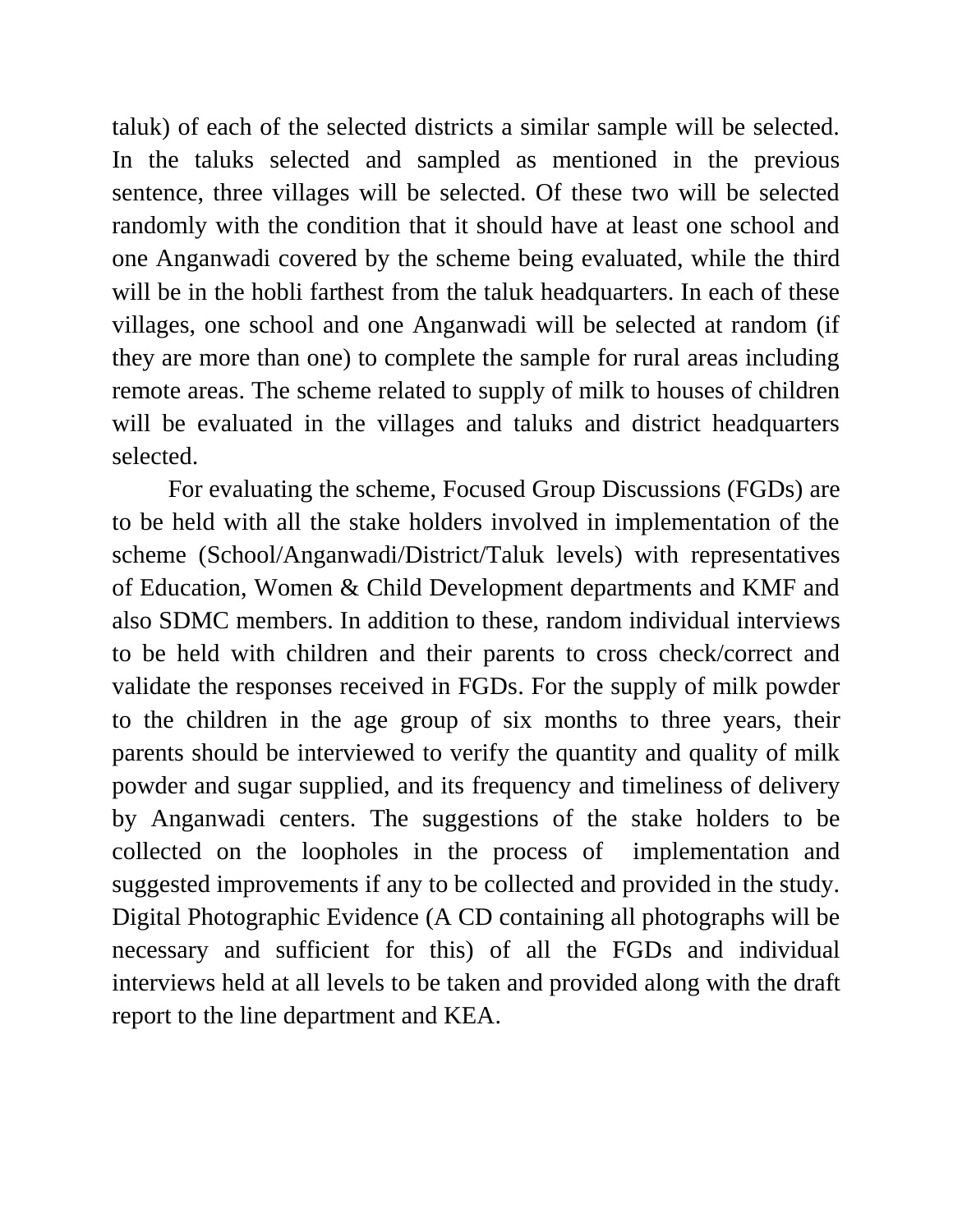# **6. Evaluation questions:**

- 1. The scheme was launched with the primary objective of reduction of malnourishment for 39 lakh children in 64000 Anganwadis and 65 lakh students in 51000 schools of the State up to class 10. Can it be stated with certainty that the scheme has reduced malnourishment in the target children and students, particularly because they are also being given meals under the MNP and Supplementary Nutrition Programme (SNP)? If the answer to this is in the negative, what are the benefits the target children get from this scheme?
- 2. How many children, who are getting milk under this scheme, did not get milk before the coming of the scheme, and now besides the scheme milk do not drink any milk at all?
- 3. The scheme was launched providing milk to the target children on alternate days (Monday, Wednesday and Friday). Was that frequency itself sufficient to take care of malnutrition and improve attention in classes? It not, can the conceived revised frequency of 5 days a week be considered enough to achieve the required objective? If not, what should be the frequency of providing milk?
- 4. Can it be said with certainty (in spite of the Midday Meal scheme) the attendance in schools and Anganwadis has increased **only** because of the Ksheerabhagya Scheme? If yes, to what extent?
- 5. Is it correct to state that attention level and attention span of the children covered under the scheme has become better towards studies because of the consumption of the milk provided to them under this scheme?
- 6. Whether all the schools and Anganwadis who were to provide milk to its children (students) are indeed providing the prescribed quantity (150 ml) of milk prepared from the prescribed quantity (18/15 gm as the case may be) of milk powder (skimmed and unskimmed as detailed in the G.O. No. ED 40 MMS 2012, dated: 27.07.2013of Education Department and G. O. No WCD 365 ICD 2013, dated 13.08.2013 of Women & Child Development Department) and duly mixing 10gm of sugar. What is the system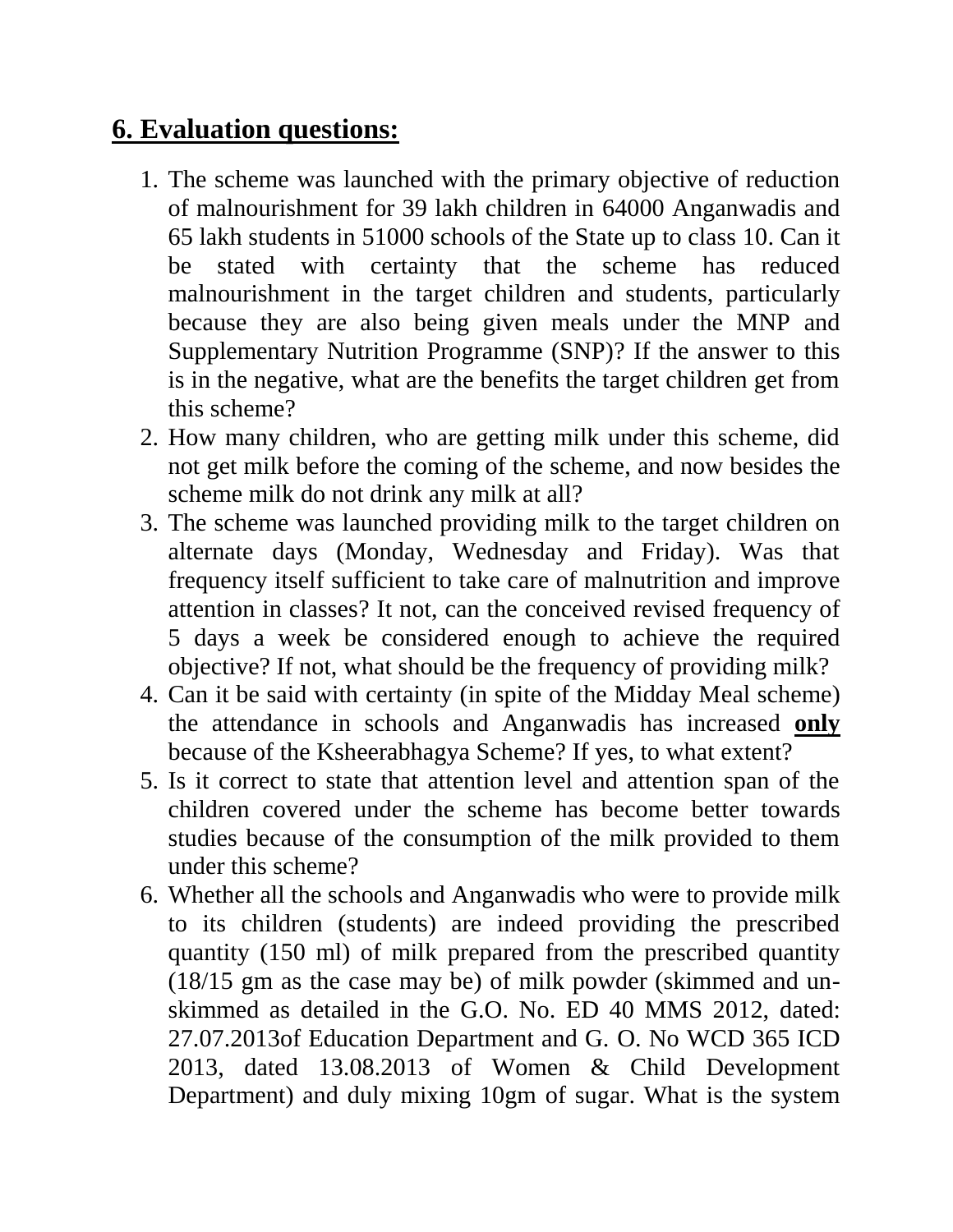of checks and balances actually implemented in field to monitor these quantities and qualities?

7. In case of schools and Anganwadis of Bangalore Urban district where midday meal programme is implemented through ISKON, which supplies centrally cooked ready to eat food (thus schools and Anganwadis lacking Kitchens), how and where is the water boiled and milk powder and sugar mixed? How is milk being provided under the scheme in those Anganwadis and schools?

In case of similar cases in other districts i.e. which do not have kitchens, the same information may be provided in evaluation report.

- 8. Is the prescribed quantity and quality of milk powder and sugar being provided on time and to all children under the age of 3 years to their houses and sugar mixed milk provided on time and to all children in Anganwadi Centers at the prescribed weekly frequency as per G.O. No. WCD 365 ICD 2013, dated 13.08.2013.
- 9. Have the Officers and supervisions of the Women and Child Development Department visited Anganwadis centers and monitored the implementation of the scheme as directed in G.O. No. WCD 365 ICD 2013, dated: 13.08.2013? If yes, how many Anganwadis have been covered by them as per mensum (all officials combined)? Are district and remote Anganwadis covered as frequently as the near and urban ones?
- 10. What is the supply chain for supply of milk powder from production centre to the schools followed by Karnataka Milk Federation (KMF)?
- 11.In case of schools covered under the scheme, what arrangement is made by the schools to store the milk powder supplied by KMF? Who is responsible for the arrangement? Are the arrangements sufficient and proper to preserve the quantity and quality of milk powder?
- 12.When, during the day is milk provided to students in the schools? Is the milk hot when given to students/children?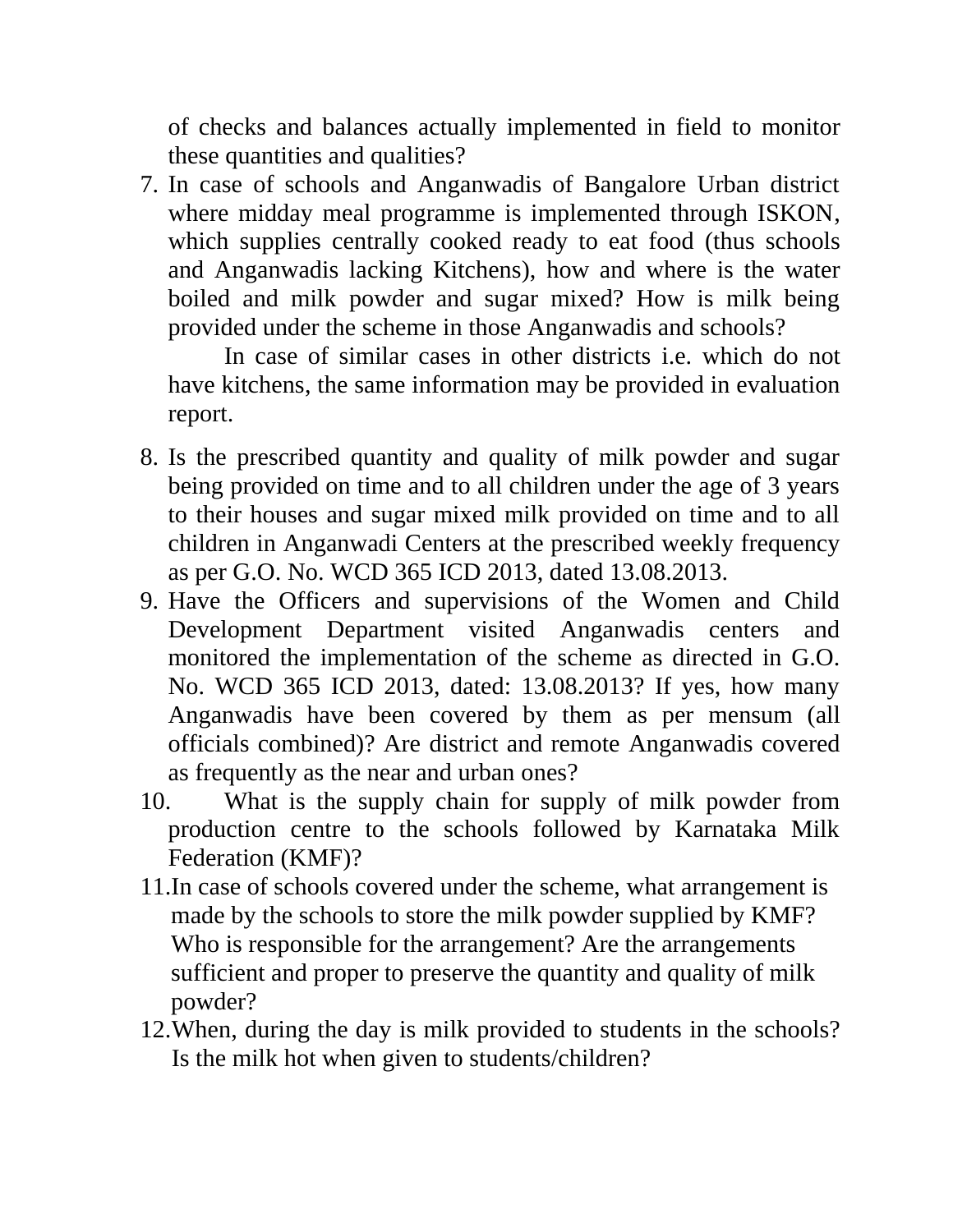- 13.Do the children/students provided with the milk under this scheme actually consume it? If not, in how many cases? What are the reasons for children/students not consuming the milk provided under this scheme?
- 14.Has the expenditure incurred and the quality of milk powder discussed with SDMCs? If yes, how many times in the calendar year 2014? What was the discussion and action taken to improve the programme, if meetings had taken place?
- 15.Are SDMCs monitoring the quantity, quality and frequency of milk being provided to students?
- 16.What is the perception, feedback and suggestions for improvement of the scheme by students, teachers, SDMCs and parents?
- 17.What are the best practices seen in the evaluation of the scheme which may be recommended for emulation?
- 18.What are the suggestions for improvement of the scheme?
- 19.If the implementation of the scheme is measured on a scale of 1 to

10 (1 best, 10 worst) what score can be allotted to the implementation in-

- (a) Anganwadis and Schools in District Hqs.
- (b) Anganwadis and Schools in Taluk Hqs not being district Hqs.
- (c) Anganwadis and Schools in rural areas.
- (d) Anganwadis and Schools in remote rural areas.

# **7. Deliverables time schedule.**

Commissioner for Public Instructions, GOK will provide the district wise list of schools/ district wise BEO'S list/ district wise NGOS list. The Director Women & Child Development Department will provide the list of district wise deputy directors/Asst. directors/CDPOs and Anganwadi Centers to the evaluator. The department of Animal husbandry and Veterinary sciences will provide the list of District co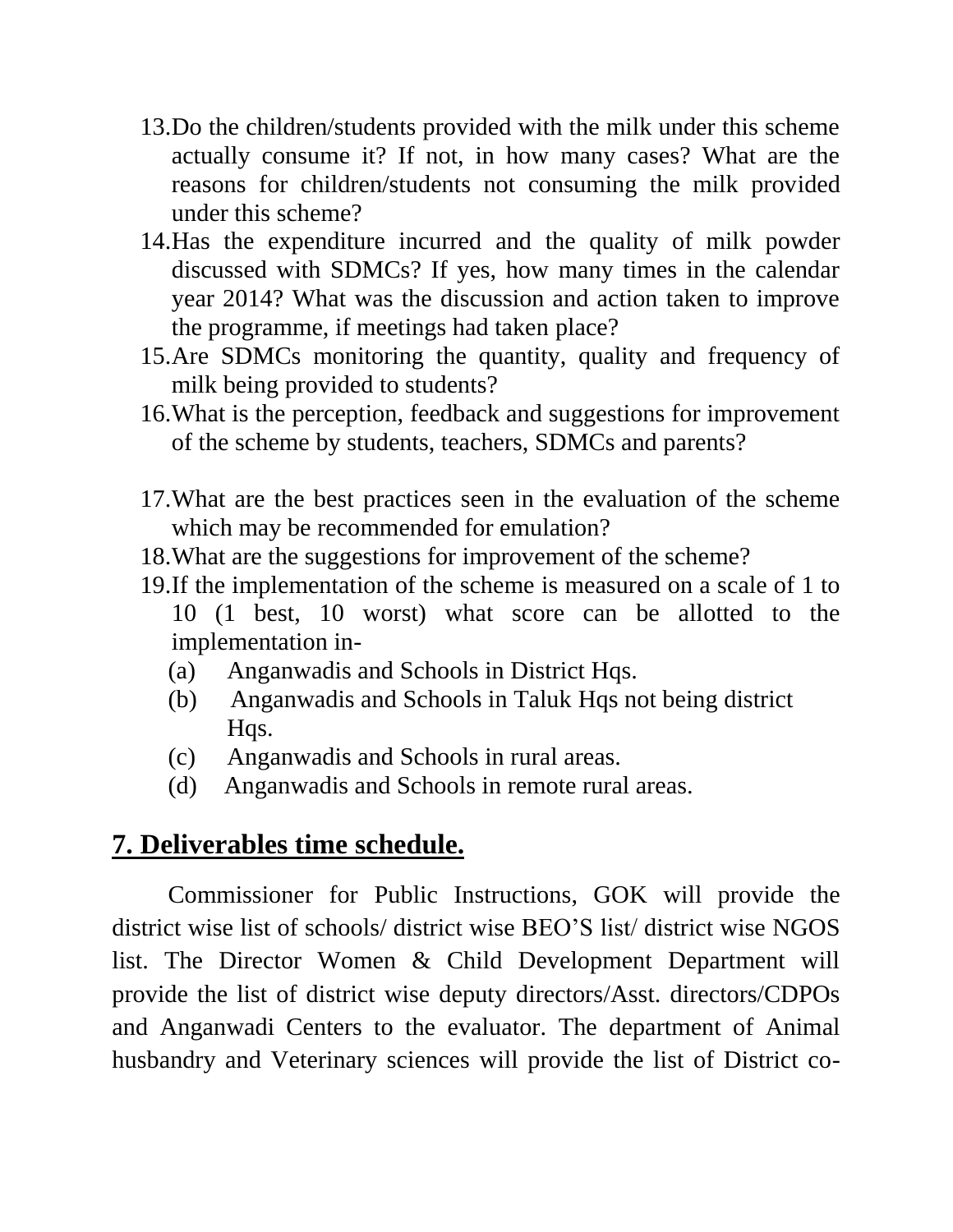operative societies. The evaluating agency is expected to adhere to the following timelines and deliverables.

| a. Work plan submission                             | : One month after signing the                            |
|-----------------------------------------------------|----------------------------------------------------------|
| agreement.                                          |                                                          |
| b. Field Data Collection                            | : Three months from date of                              |
| work plan approval.                                 |                                                          |
| c. Draft report Submission                          | One month after field data                               |
| collection.                                         |                                                          |
|                                                     | d. Final Report Submission : One month from draft report |
| submission.                                         |                                                          |
| $\mathbf{m}$ $\mathbf{1}$ $\mathbf{1}$ $\mathbf{1}$ |                                                          |

#### e. Total duration : 6 months.

#### **8. Qualification of Consultant**

Consultants should have and provide details of evaluation team members having technical qualifications/capability as below-

- 1. Dietician
- 2. Statistician
- 3. Retired High School Teacher
- 4.

## **And in such numbers that the evaluation is completed within the scheduled time prescribed by the ToR.**

#### **Consultants not having these number and kind of personnel will not be considered as competent for evaluation.**

## **9. Agency for evaluation:**

The Evaluating agency should be finalized as per provision of the Karnataka Transparency in Public Procurement Act and Rules, but without comprising on the quality.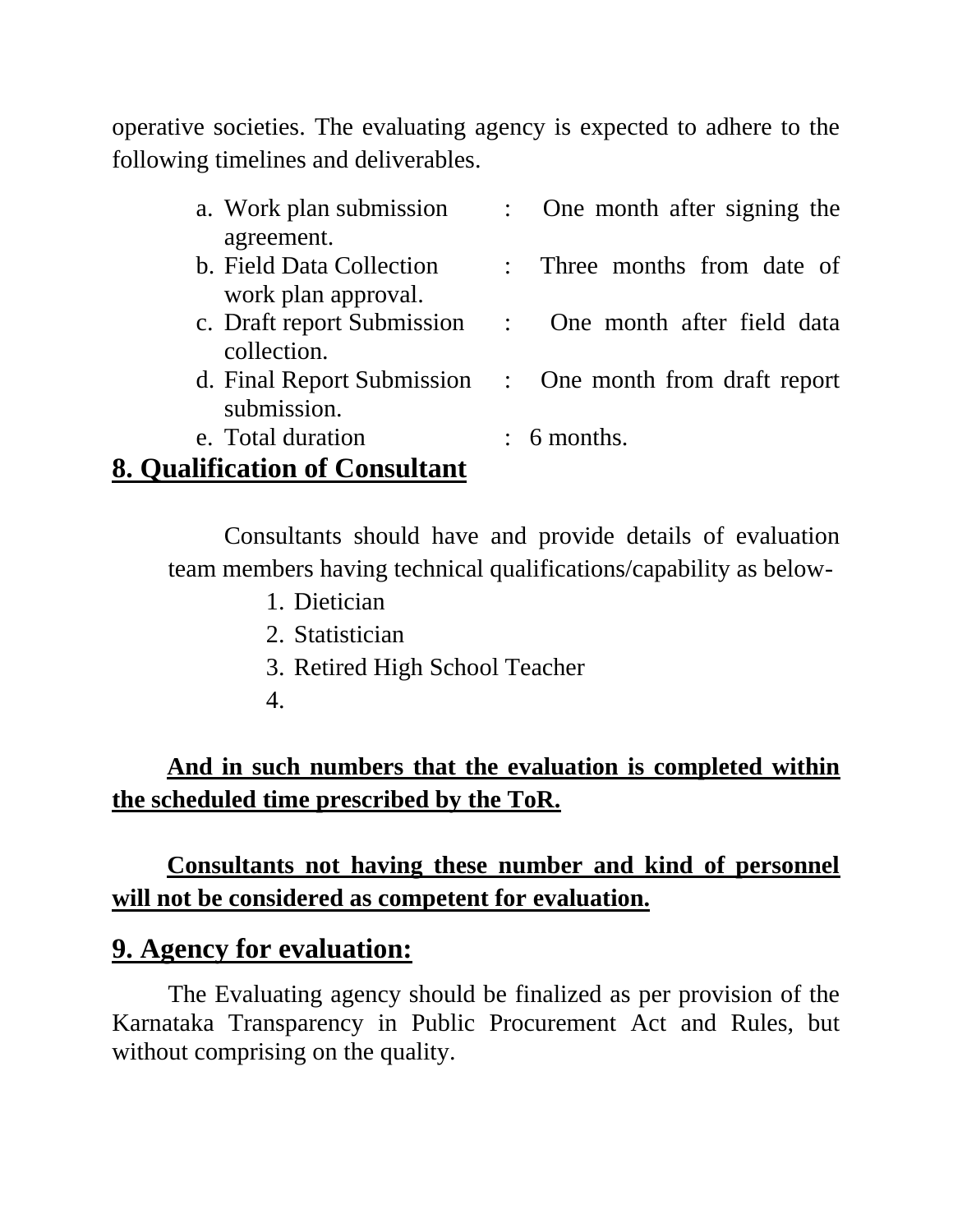## **10. Contact person to get further details about the study:**

 Smt Vijayalakshmi Rai, Joint Director(Marketing)KMF Mobile No 9591994351 and Sri S.S Hiremath, Senior Deputy Director (AH), KMF Mo.9591997667

#### **11. Qualities Expected from the Evaluation Report :**

The following are the points, only inclusive and not exhaustive, which need to be mandatorily followed in the preparation of evaluation report:-

- a) By the very look of the evaluation report it should be evident that the study is that of KMF & Animal Husbandry department of the Government of Karnataka, and Karnataka Evaluation Authority (KEA) which has been done by the Consultant. It should not intend to convey that the study was the initiative and work of the Consultant, merely financed by the KMF of the Government of Karnataka, and Karnataka Evaluation Authority (KEA).
- b) Evaluation is a serious professional task and its presentation should exhibit it accordingly. Please refrain from using glossy, super smooth paper for the entire volume overloaded with photographs, graphics and data in multicolor fancy fonts and styles.
- c) The Terms of Reference (ToR) of the study should form the first Appendix or Addenda of the report.
- d) The results should first correspond to the ToR. In the results chapter, each question of the ToR should be answered, and if possible, put up in a match the pair's kind of table, or equivalent. It is only after all questions framed in the ToR that is answered, that results over and above these be detailed.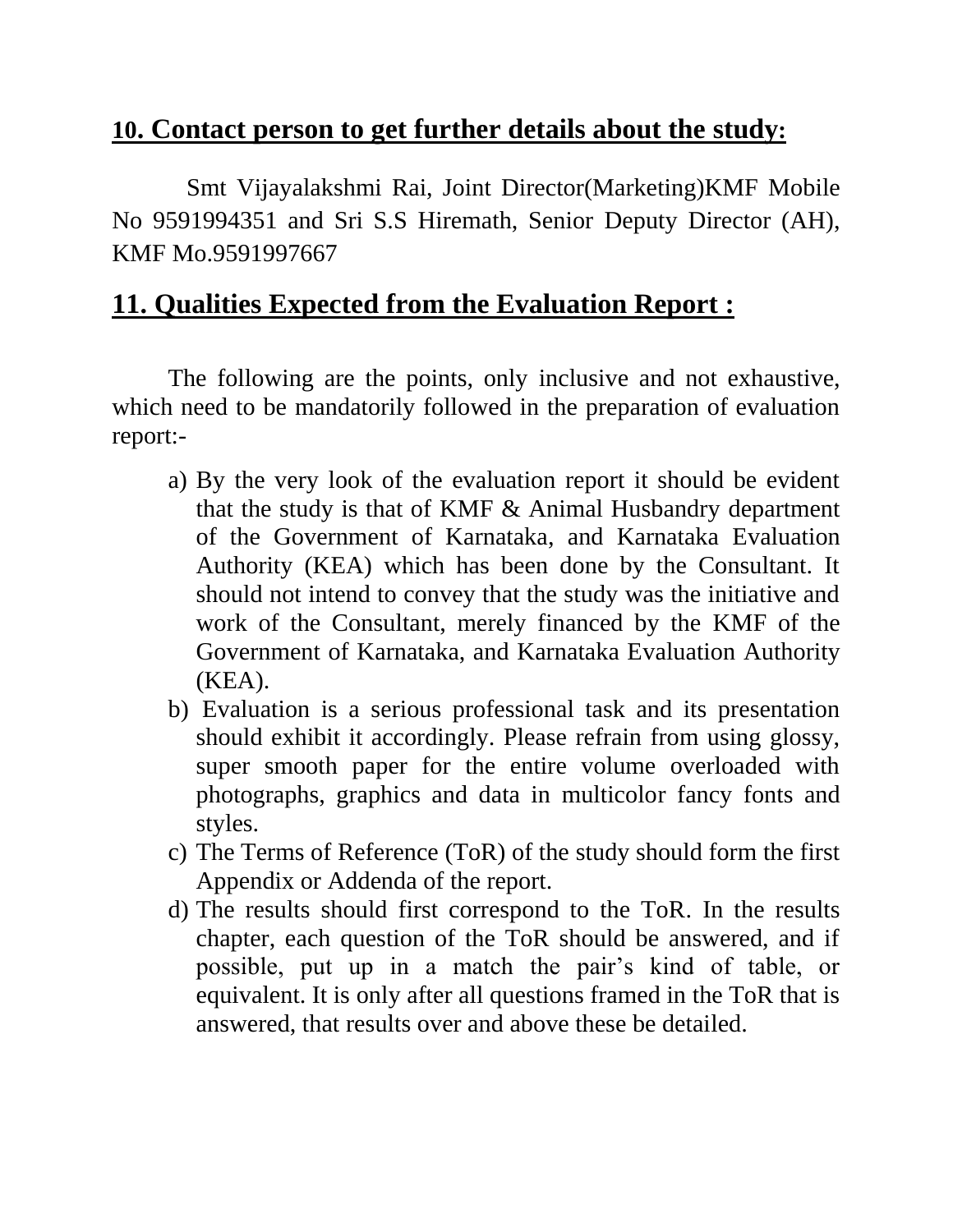e) In the matter of recommendations, the number of recommendations is no measure of the quality of evaluation. Evaluation has to be done with a purpose to be practicable to implement the recommendations. The practicable recommendations should not be lost in the population maze of general recommendations. It is desirable to make recommendations in the report as follows:-

#### **(A) Short Term practicable recommendations**

These may not be more than five in number. These should be such that it can be acted upon without major policy changes and expenditure, and within say a year or so.

#### **(B) Long Term practicable recommendations**

There may not be more than ten in number. These should be such that can be implemented in the next four to five financial years, or with sizeable expenditure, or both but does not involve policy changes.

## (C ) **Recommendations requiring change in policy**

There are those which will need lot of time, resources and procedure to implement.

# **12. Cost and Schedule of Budget release**

Output based budget release will be as follows-

- a. The First installment of Consultation fee amounting to 30% of the total fee shall be payable as advance to the Consultant after the approval of the inception report, but only on execution of a bank guarantee of a scheduled nationalized bank valid for a period of at least 12 months from the date of issuance of advance.
- b. The Second installment of Consultation fee amounting to 50% of the total fee shall be payable to the Consultant after the approval of the Draft report.